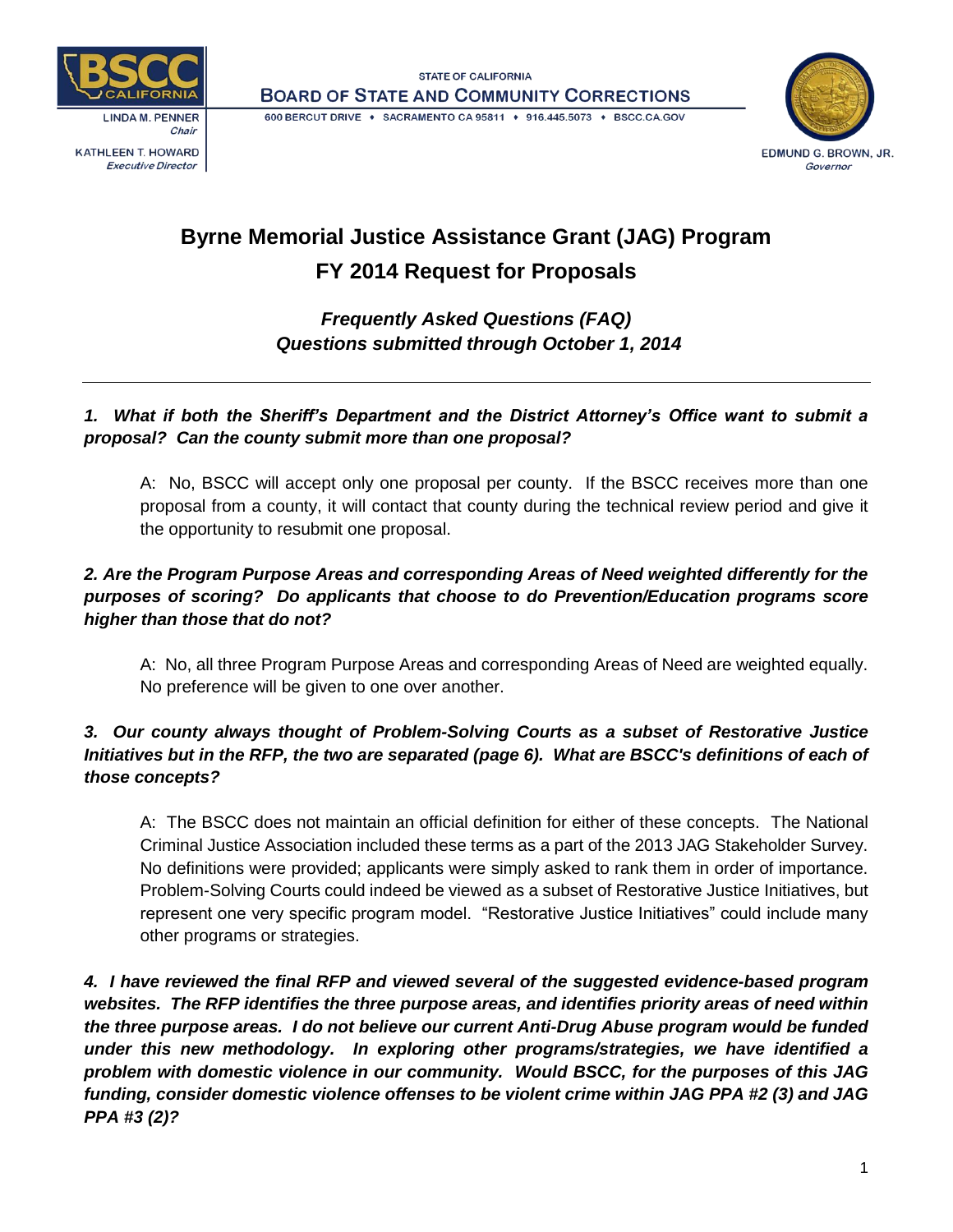A: To address the first part of this question: Drug enforcement strategies like the Anti-Drug Abuse program are not prohibited by the RFP. Such strategies would qualify under the "Law Enforcement Programs" Program Purpose Area and the "Drug Enforcement" Area of Need (page 6). An applicant still must address the "Requirements for All JAG Proposals" (page 13), discussing – among other things – "...any evidence that indicates the intervention or its components have been effective elsewhere." To address the second part of this question: The RFP does not provide a definition for "Violent Crime." Therefore, it is up to the county to illustrate a need for any particular Program Purpose Area.

## *5. Most of the websites listed as "EBP Informational Resources" (pages 13-15) are not applicable to local law enforcement agencies. Could BSCC provide additional resources that are more applicable to law enforcement, including examples of strategies that might be considered "evidence-based" for law enforcement?*

A: The following websites are provided as informational resources only. Inclusion on this list does not imply endorsement by the BSCC and no preference or priority will be assigned to these programs or strategies. Examples of law enforcement-led prevention, intervention and diversion initiatives could include:

- Seattle Law Enforcement Assisted Diversion (LEAD): [http://www.huffingtonpost.com/2014/08/28/seattle-lead](http://www.huffingtonpost.com/2014/08/28/seattle-lead-program_n_5697660.html?1409235508)[program\\_n\\_5697660.html?1409235508](http://www.huffingtonpost.com/2014/08/28/seattle-lead-program_n_5697660.html?1409235508)
- Balancing Enforcement With Prevention : North Carolina's Gang of One Initiative : [http://ncjp.org/content/balancing-enforcement-prevention-north-carolina%E2%80%99s](http://ncjp.org/content/balancing-enforcement-prevention-north-carolina%E2%80%99s-gang-one-initiative)[gang-one-initiative](http://ncjp.org/content/balancing-enforcement-prevention-north-carolina%E2%80%99s-gang-one-initiative)
- The Miami-Dade Civil Citation Program: Diverting Youth From System Involvement: <http://ncjp.org/content/miami-dade-civil-citation-program-diverting-youth-system-involvement>
- Data Driven Enforcement and Prevention Projects: Targeting Interventions for Maximum Impact[:http://ncja](http://ncja-avectra.informz.net/admin31/content/template.asp?sid=36269&brandid=3481&uid=783711603&mi=3648065&mfqid=12449670&ptid=0&ps=36269)[avectra.informz.net/admin31/content/template.asp?sid=36269&brandid=3481&uid=7837116](http://ncja-avectra.informz.net/admin31/content/template.asp?sid=36269&brandid=3481&uid=783711603&mi=3648065&mfqid=12449670&ptid=0&ps=36269) [03&mi=3648065&mfqid=12449670&ptid=0&ps=36269](http://ncja-avectra.informz.net/admin31/content/template.asp?sid=36269&brandid=3481&uid=783711603&mi=3648065&mfqid=12449670&ptid=0&ps=36269)
	- o Tennessee's Targeted Community Crime Reduction Project (TCCRP)
	- o Michigan's Secure Cites Partnership
- Crisis Intervention Teams: [http://www.fbi.gov/stats-services/publications/law-enforcement](http://www.fbi.gov/stats-services/publications/law-enforcement-bulletin/crisis-intervention-teams-responding-to-mental-illness-crisis-calls)[bulletin/crisis-intervention-teams-responding-to-mental-illness-crisis-calls](http://www.fbi.gov/stats-services/publications/law-enforcement-bulletin/crisis-intervention-teams-responding-to-mental-illness-crisis-calls)
- Gang Resistance Education and Training (GREAT):<http://www.great-online.org/>
- Operation Peacekeeper:<https://www.crimesolutions.gov/ProgramDetails.aspx?ID=51>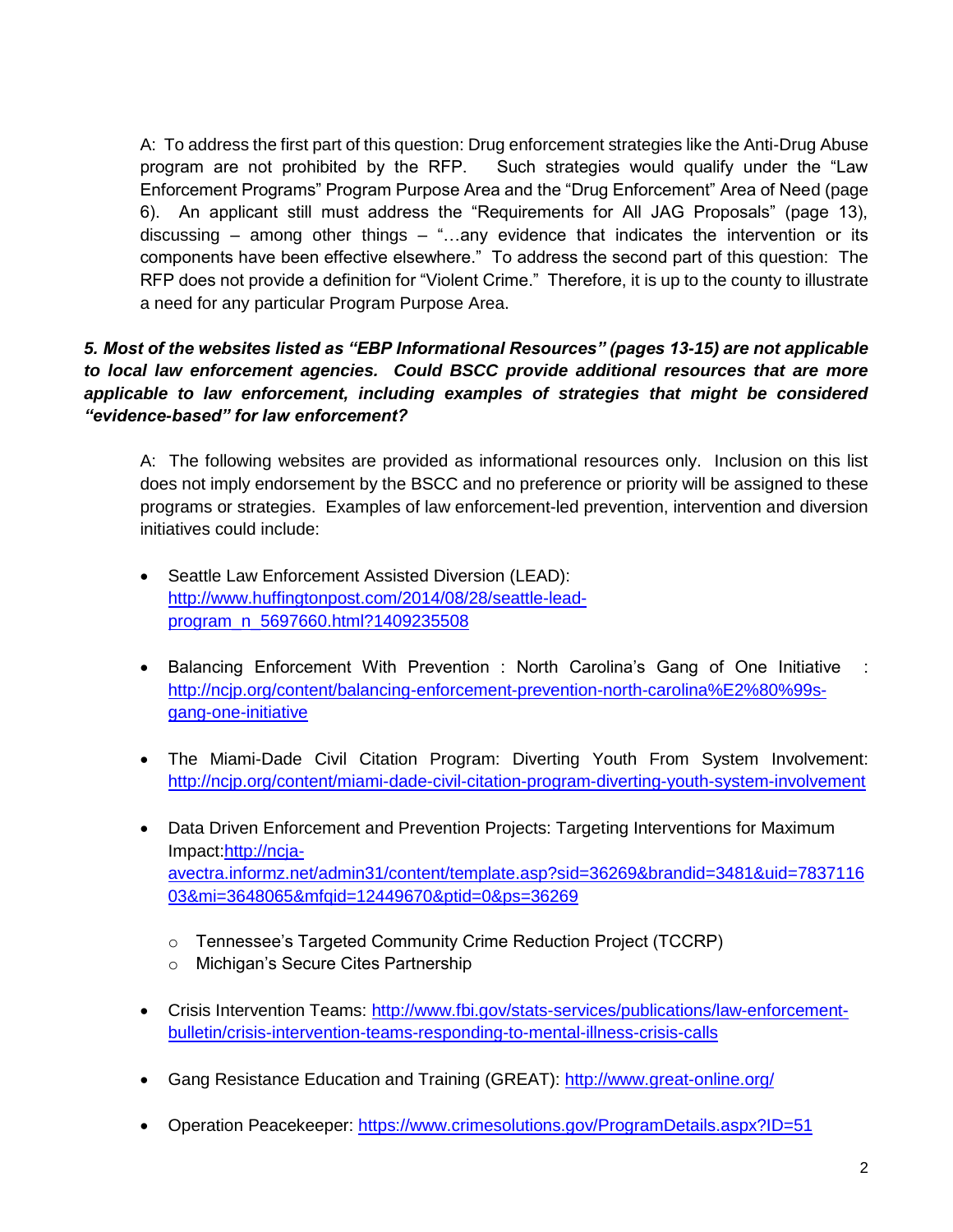Operation Ceasefire:<https://www.crimesolutions.gov/ProgramDetails.aspx?ID=207>

*6. Historically, law enforcement agencies do not use "evidence-based programs," in the traditional sense of the word. Enforcement strategies include sweeps, task forces, multi-agency enforcement operations, etc. Success is measured by number of arrests made, quantities of illegal drugs seized, number of sweeps conducted, etc. In light of this, how can law enforcement agencies be competitive under these new guidelines?*

A: With this RFP, BSCC has placed more of a focus on evidence-based practice (not "programs"), that is, using research or data (i.e., evidence) to make decisions about how to deploy resources, which strategies to implement, and whether efforts are successful. The concept of evidencebased practice is not unique to the service delivery or prevention fields, but can be applied to the law enforcement field, as well. There are many examples of law enforcement agencies using data to make decisions about how to deploy resources -- crime mapping, hot-spot policing, problem-oriented policing, etc. Remember that there is no requirement for applicants to implement a name-brand, cookie-cutter, off-the-shelf program. As stated on page 13 of the RFP:

"The applicant must show, in the grant proposal, that the proposed intervention(s) (whether evidence-based, innovative or promising) are likely to achieve benefits desired in the local setting. To do this, the applicant must:

- Describe the intervention(s) being proposed for implementation;
- Discuss **any** evidence (research, outcome evaluations, etc.) that indicates the intervention or its components have been effective elsewhere;
- Describe the population(s) for which each intervention has been shown to be or is likely to be effective; and show that it is appropriate for the proposed target population; and
- Discuss what has been done to ensure that the support factors (e.g., inter-agency partnerships, certified trainers, auxiliary services, suitable criteria for participation, program materials, etc.) required or necessary for the intervention can be mobilized in the local setting."

## *7. Are JAG funds to be used only for County Departments (Probation, Sheriff, etc.) or can our City Police apply with us and receive funds?*

A: With the exception of the "prohibited uses" listed on page 6 of the RFP, there are no restrictions on how the county spends its JAG funds. In fact, collaboration among county stakeholders is encouraged. The county can allocate funds to other county agencies, cities, community-based organizations, faith-based organizations, non-profits, research consultants, universities, etc.

#### *8. Are JAG funds to be used only for new programs, not existing programs?*

A: JAG funds can be used for existing programs as long as there is no supplanting of funds. The following information regarding supplanting was taken from the Bureau of Justice Assistance's website.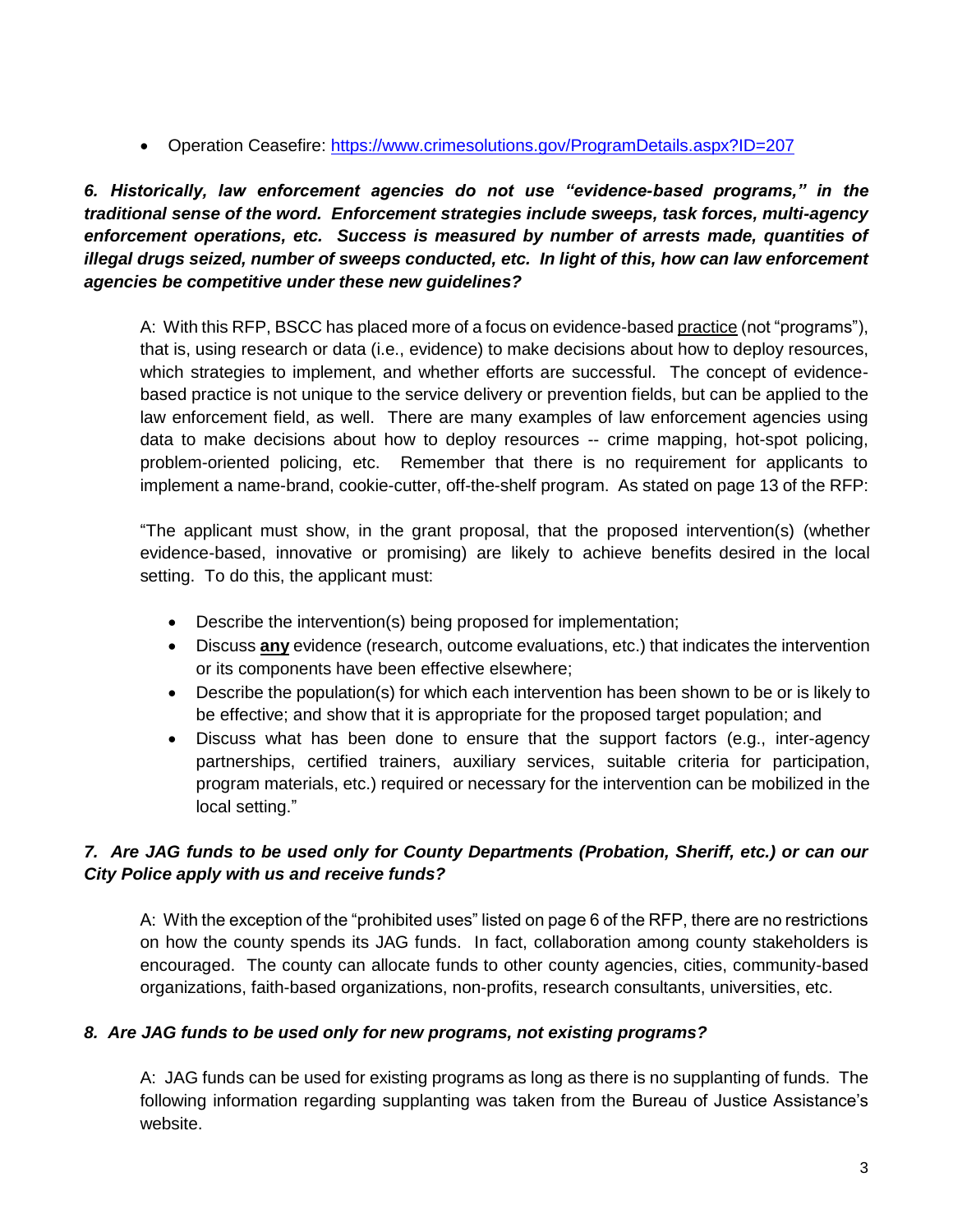**"General Definition.** For a State or unit of local government to reduce State or local funds for an activity specifically because federal funds are available (or expected to be available) to fund that same activity. When supplanting is not permitted, federal funds must be used to **supplement** existing State or local funds for program activities and may not replace State or local funds that have been appropriated or allocated for the same purpose.

Additionally, federal funding may not replace State or local funding that is required by law. In those instances where a question of supplanting arises, the applicant or grantee will be required to substantiate that the reduction in non-federal resources occurred for reasons other than the receipt or expected receipt of federal funds.

#### **Program-specific statutory restrictions on supplanting (with examples)**

#### **Edward Byrne JAG Formula Program (State and Local)**

The Byrne JAG law provides that Federal funds may "not be used to supplant State or local funds, but will be used to increase the amounts of such funds that would, in the absence of Federal funds, be made available for law enforcement activities." 42 U.S.C. § 3752.

**Example 1** For FY 2009, City A appropriates a total of \$25 million for law enforcement activities, including salary and benefits for 100 police officers and purchase of 5 police cruisers. In FY 2009, City A is awarded federal Recovery Act JAG formula funds, which it uses to hire 5 police officers, in addition to 10 hired with local funds, and purchases 2 new police cruisers, in addition to 5 purchased with local funds. City A expends all of the \$25 million in local funds appropriated for FY 2009 for law enforcement activities.

> In this scenario, City A has not used Recovery Act JAG formula funds to supplant State or local funds, but rather has used the funds "to increase the amounts of such funds that would, in the absence of federal funds, be made available for law enforcement activities. Under these circumstances, supplanting has **not** occurred.

**Example 2** For FY 2009, City B appropriates a total of \$15 million in local funds for law enforcement activities, of which \$75,000 is budgeted for equipment for training of new police recruits. In FY 2009, City B is awarded federal Recovery Act JAG formula funds. It uses the federal funds to purchase the training equipment and hire additional officers, and uses the \$75,000 in local funds originally budgeted for equipment to hire a dispatcher. Total expenditures of local funds for law enforcement activities remain constant.

> Under these circumstances, supplanting has **not** occurred. Despite the fact that local funds were shifted from equipment to hiring, the amount of State or local funds that would, in the absence of Federal funds, be made available for law enforcement activities has not changed.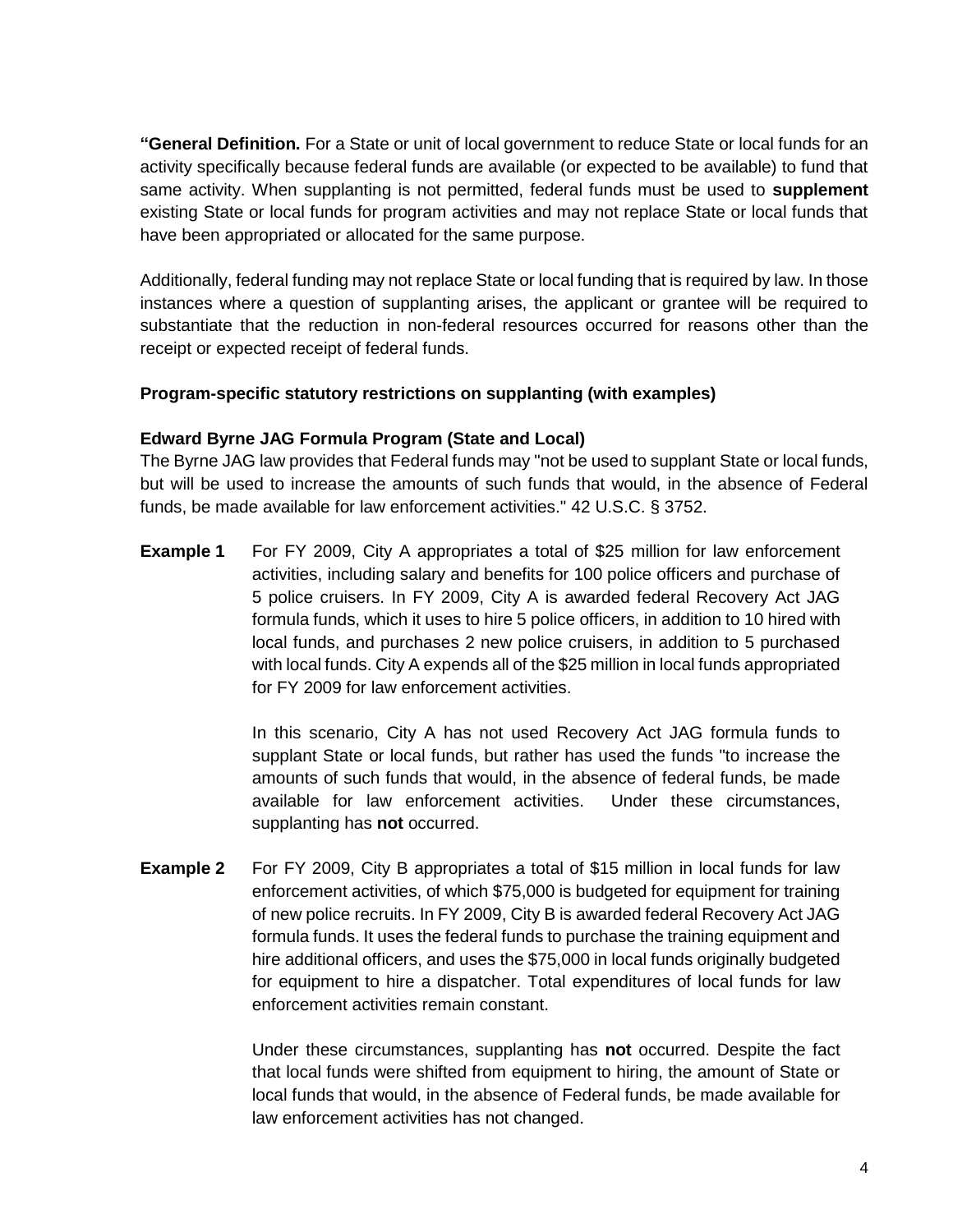**Example 3** For FY 2009, City C appropriated \$15 million in local funds for law enforcement activities, including salary and benefits for 80 police officers. Due to anticipated revenue shortfalls in FY 2010, City C intends to lay off 10 police officers at the end of FY 2009 (facts that City C is able to substantiate). In FY 2009, City C is awarded federal Recovery Act JAG formula funds, which it proposed to use for the hiring of 5 police officers. For FY 2010, City C appropriates funds to pay salary and benefits for 70 police officers. At the start of FY 2010, City C lays off five of its 80 police officers and uses federal Recovery Act JAG funds to continue the salary and benefits for 5 other officers.

> In this scenario (which assumes that City C can document that the planned layoff of 10 officers was not made in anticipation of the availability of federal funds), City C will use federal Recovery Act JAG formula funds to pay the salary and benefits for 5 police officers who would have been laid off but for the availability of federal funds. Local funding for law enforcement activities has been reduced, but not because of the availability (or anticipated availability) of Recovery Act JAG funds. Therefore, supplanting has **not** occurred.

**Example 4** State X's initial FY 2009 appropriation for law enforcement activities is sharply reduced due to an across-the-board cut in the State budget. This results in a hiring freeze. When the State receives federal Recovery Act JAG formula funding, it uses federal Recovery Act funds to fill 15 correctional officer positions that were included in the initial budget but were vacant due to the hiring freeze.

> The total amount of State funds available for law enforcement activities in State X has been reduced, but not because of the availability (or anticipated availability) of Recovery Act JAG formula funds. Therefore, supplanting has **not** occurred.

**Example 5** For FY 2009, State Y budgeted \$1 million in State funds to be used for renovation of a particular prison. Later in FY 2009, in response to enactment of the Recovery Act, the State determines that it will use Recovery Act JAG formula funds for the prison renovation, and will use the funds the State had budgeted for the prison renovation instead to provide health services for infants and children. No additional State funds were added to the State budget in any other law enforcement category.

> Under these circumstances, supplanting **would have** occurred, as there would have been a decrease in 'the amounts of ... funds that would, in the absence of Federal funds, be made available for law enforcement activities.'"